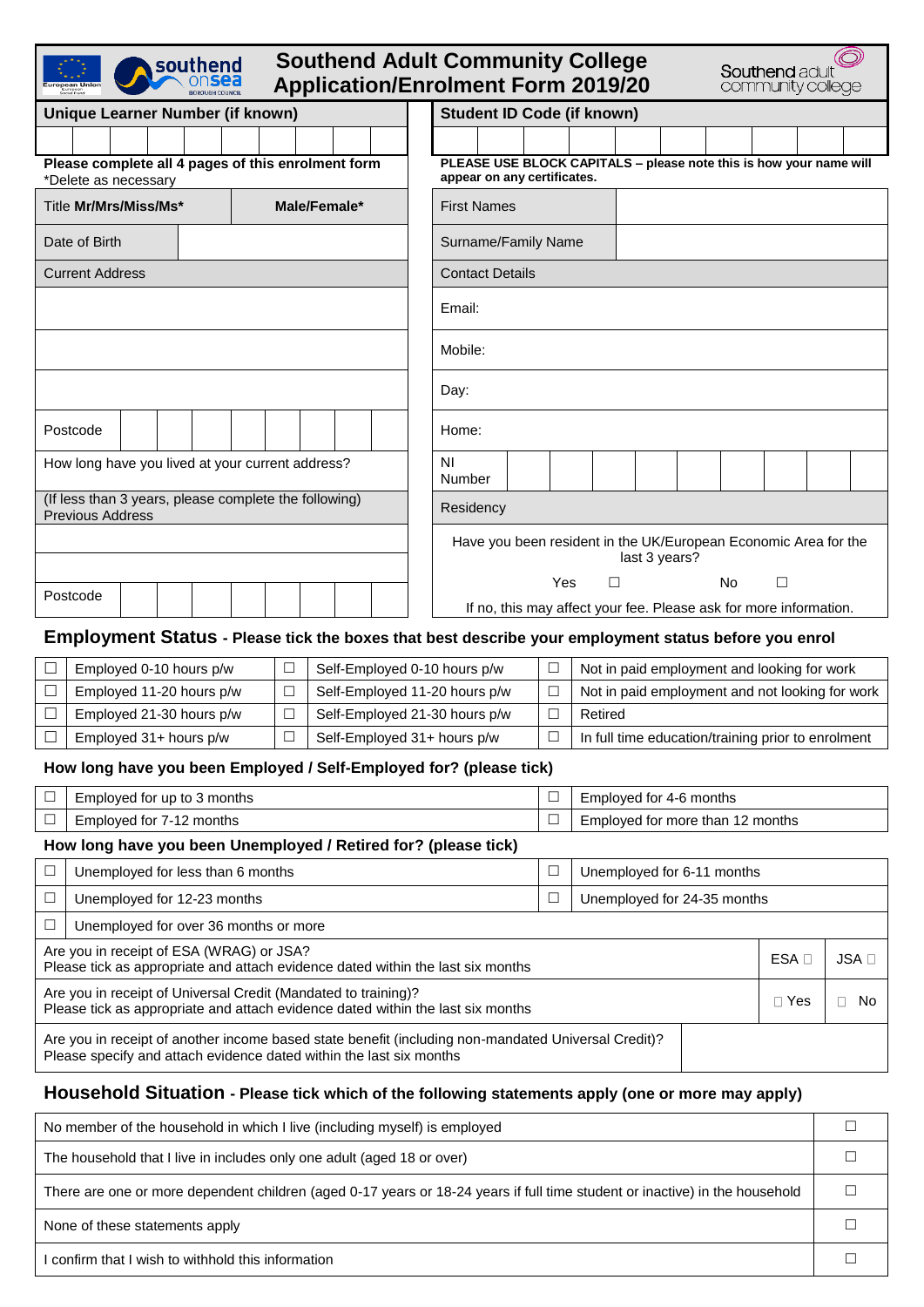|                      | <b>Course Code:</b> | <b>Course Name:</b> | <b>Amount</b><br>you are<br>paying (£): | <b>Course</b><br><b>Information</b><br>& Advice: | <b>Office Use</b><br>Only: |
|----------------------|---------------------|---------------------|-----------------------------------------|--------------------------------------------------|----------------------------|
| <b>Course 1</b>      |                     |                     |                                         |                                                  |                            |
| <b>Course 2</b>      |                     |                     |                                         |                                                  |                            |
| <b>Course 3</b>      |                     |                     |                                         |                                                  |                            |
| <b>TOTAL AMOUNT:</b> |                     |                     |                                         |                                                  |                            |

If you will have difficulty meeting the fee for this course, or are not working and wish to study this course to get into work, please complete a Hardship/Access Fund application form available from Reception, and return it with your enrolment form. You can also pay by instalments, please speak to a member of staff for further information.

# **What is the highest qualification (or equivalent) you hold?**

- $\Box$  Below Level 1 (Entry Level)
- $\Box$  Level 1 (GCSE Grade D-G, Diploma, Award or Certificate at Level 1)
- $\Box$  Level 2 (5 x GCSEs A-C, Diploma, Award, Certificate at Level 2)
- $\Box$  Level 3 (2 or more A-Levels, Level 3 Diploma)
- $\Box$  Level 4 (Certificate of Higher Education, Award, Certificate or Diploma at Level 4)
- $\Box$  Level 5 (Foundation degree, Award, Certificate or Diploma at Level 5)
- $\Box$  Level 6 (Bachelor Degree, Award, Certificate or Diploma at Level 6)
- Level 7+ (Master's Degree, Post-Graduate/Diploma, Doctorate, Award, Certificate or Diploma at Level 7 or 8)

| <b>Emergency Contact Number</b>                                                                                      |  |  |  |  |
|----------------------------------------------------------------------------------------------------------------------|--|--|--|--|
| In the event of an emergency, please supply a name and telephone number of a person you would wish us to<br>contact. |  |  |  |  |
| Name:<br><b>Telephone Number:</b>                                                                                    |  |  |  |  |

# **Equal Opportunities and Safeguarding**

The College is committed to ensuring equality for all current and potential students irrespective of gender, disability, age, ethnicity, sexual orientation, learning difficulty, marital status or faith. To enable the Education & Skills Funding Agency/EFA to ensure that we are providing education and training for all, we are asked to collect details of any disability and/or learning difficulty or health problem. For wheelchair users and those with mobility difficulties the information will be used to inform health and safety in the event of an evacuation. The college is also committed to providing a safe environment and promoting the welfare of all and expects all staff, learners and volunteers to share this commitment.

### **Please tick as many of the following that apply:**

|        | ----                                                                                      |                 |  |        |                                                                  |    |  |
|--------|-------------------------------------------------------------------------------------------|-----------------|--|--------|------------------------------------------------------------------|----|--|
| $\Box$ | Visual impairment                                                                         |                 |  | $\Box$ | Asperger's syndrome                                              | 15 |  |
| $\Box$ | Hearing impairment                                                                        | 5               |  | $\Box$ | Temporary disability after illness (e.g. post viral) or accident | 16 |  |
| $\Box$ | Disability affecting mobility                                                             | 6               |  | $\Box$ | Speech, Language & Communication Needs                           | 17 |  |
| $\Box$ | Profound complex disabilities                                                             |                 |  | □      | Other physical disability                                        | 93 |  |
| $\Box$ | Social and emotional difficulties                                                         | 8               |  | $\Box$ | Other specific learning difficulty (e.g. Dyspraxia)              | 94 |  |
| □      | Mental health difficulty                                                                  | $\mathbf{9}$    |  | □      | Other medical condition (e.g. epilepsy, asthma, diabetes)        | 95 |  |
| П      | Moderate learning difficulty                                                              | 10 <sup>1</sup> |  | $\Box$ | Other learning difficulty                                        | 96 |  |
| $\Box$ | Severe learning difficulty                                                                | 11              |  | □      | Other disability                                                 | 97 |  |
| □      | <b>Dyslexia</b>                                                                           | 12 <sup>2</sup> |  | □      | Prefer not to say                                                | 98 |  |
| $\Box$ | <b>Dyscalculia</b>                                                                        | 13              |  | $\Box$ |                                                                  |    |  |
| □      | Autism spectrum disorder                                                                  | 14              |  |        | Do you require use of the lift due to mobility difficulties?     |    |  |
|        | Please indicate which of the above you consider to be your primary disability/difficulty: |                 |  |        |                                                                  |    |  |

By completing these details, you are consenting to this information being passed to relevant college staff to help us to improve your learning experience.

# **Equipment and Support**

If you wish to be contacted by the college to discuss any equipment or support we may be able to provide, please tick this box  $\square$ 

**(You must apply for support for every course on which you enrol each academic year)**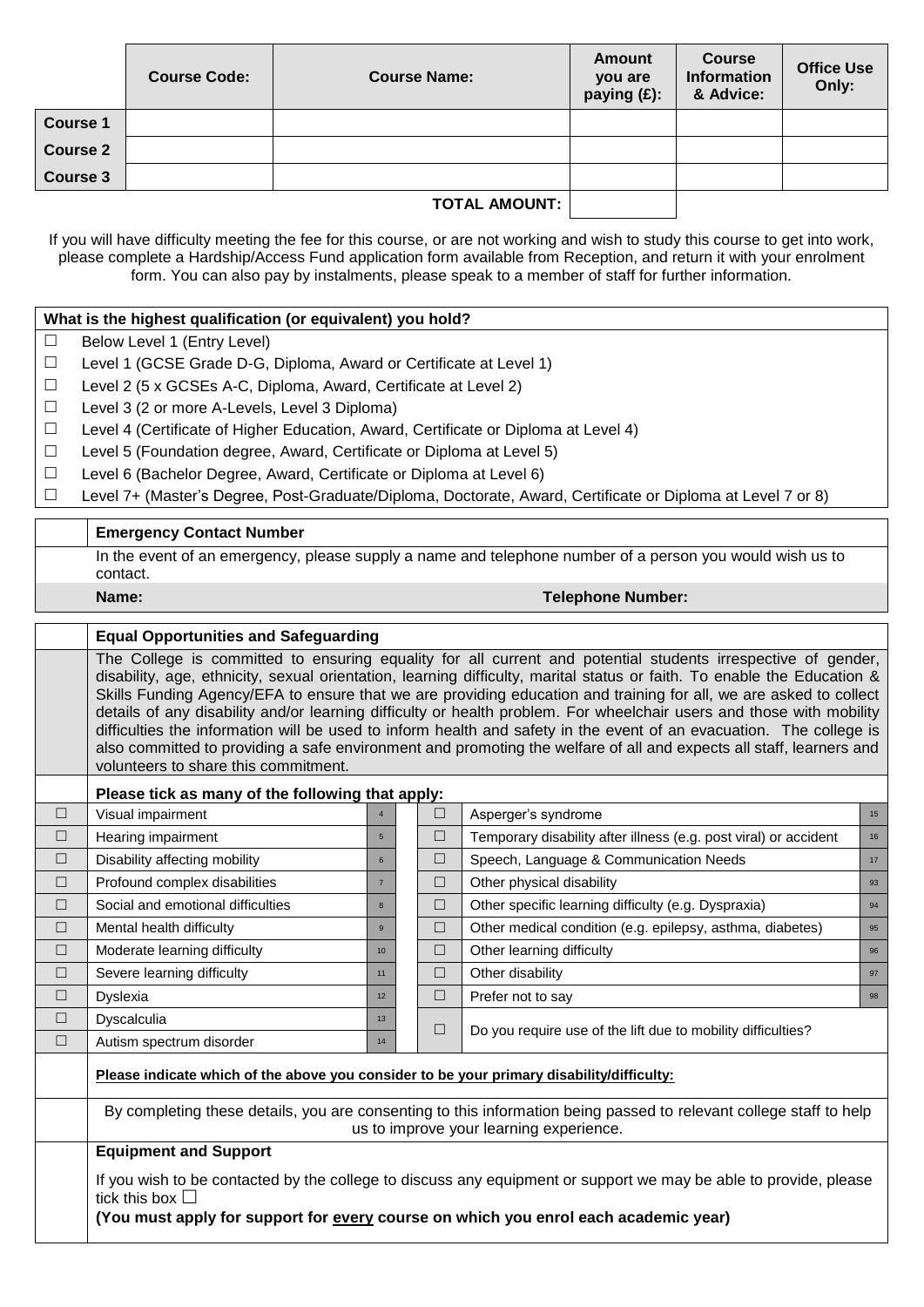### **How would you describe your background? Please tick below**

| White                                        |                                               |        |                                       |  |  |  |
|----------------------------------------------|-----------------------------------------------|--------|---------------------------------------|--|--|--|
| $\Box$                                       | English/Welsh/Scottish/Northern Irish/British | $\Box$ | Irish                                 |  |  |  |
| $\Box$                                       | Gypsy or Irish Traveller                      | $\Box$ | Any other white background            |  |  |  |
| <b>Mixed/multiple ethnic Group</b>           |                                               |        |                                       |  |  |  |
| $\Box$                                       | White and Black Caribbean                     | $\Box$ | White and Black African               |  |  |  |
| $\Box$                                       | White and Asian                               | $\Box$ | Any other Mixed/multiple ethnic group |  |  |  |
| <b>Asian/Asian British</b>                   |                                               |        |                                       |  |  |  |
| $\Box$                                       | Indian                                        | $\Box$ | Pakistani                             |  |  |  |
| П                                            | Bangladeshi                                   | $\Box$ | Chinese                               |  |  |  |
| $\Box$                                       | Any other Asian background                    |        |                                       |  |  |  |
| <b>Black/African/Caribbean/Black British</b> |                                               |        |                                       |  |  |  |
| П                                            | African                                       | $\Box$ | Caribbean                             |  |  |  |
| $\Box$                                       | Any other Black/African/Caribbean background  |        |                                       |  |  |  |
| Other ethnic group                           |                                               |        |                                       |  |  |  |
| П                                            | Arab                                          | $\Box$ | Any other ethnic group                |  |  |  |
| How did you hear about our Courses?          |                                               |        |                                       |  |  |  |
| $\Box$                                       | Friends/Family/Work Colleagues                | $\Box$ | Website                               |  |  |  |
| $\Box$                                       | College Brochures & Prospectus                | $\Box$ | Previous course at the College        |  |  |  |
| $\Box$                                       | <b>Email Broadcast</b>                        | $\Box$ | Social Media                          |  |  |  |
| □                                            | Advertising (please specify where)            | $\Box$ | Other (please specify)                |  |  |  |

# **College/Student Agreement**

### **What can you expect of the College?**

#### **You have the right to expect:**

- Professional and committed staff that will support you appropriately throughout the course, and help you to record your progress.
- A good learning environment that takes account of your educational needs.
- Class meetings which start and end at the published times and dates.
- An environment which respects the rights of all individuals, and which is safe and free from harassment of any kind.
- A prompt response to any concerns you bring to our attention.
- A chance to evaluate your course and feedback comments to the College.

#### **We expect you to:**

- Attend your course regularly.
- Arrive punctually for your class.
- Identify your needs, set goals and regularly review your progress.
- Abide by the regulations of the College, and work with others to create a good learning environment for all.
- Participate fully in your chosen course recognising that learning is primarily your responsibility.
- Inform your tutor of any difficulties or concerns you may have about the course or the College.
- Respect the rights of all individuals to be free from harassment of any kind.
- Tell us promptly if you are unable to attend or if your circumstances change.
- Undertake any accreditation associated with this course.
- Notify us immediately of any change in personal details.